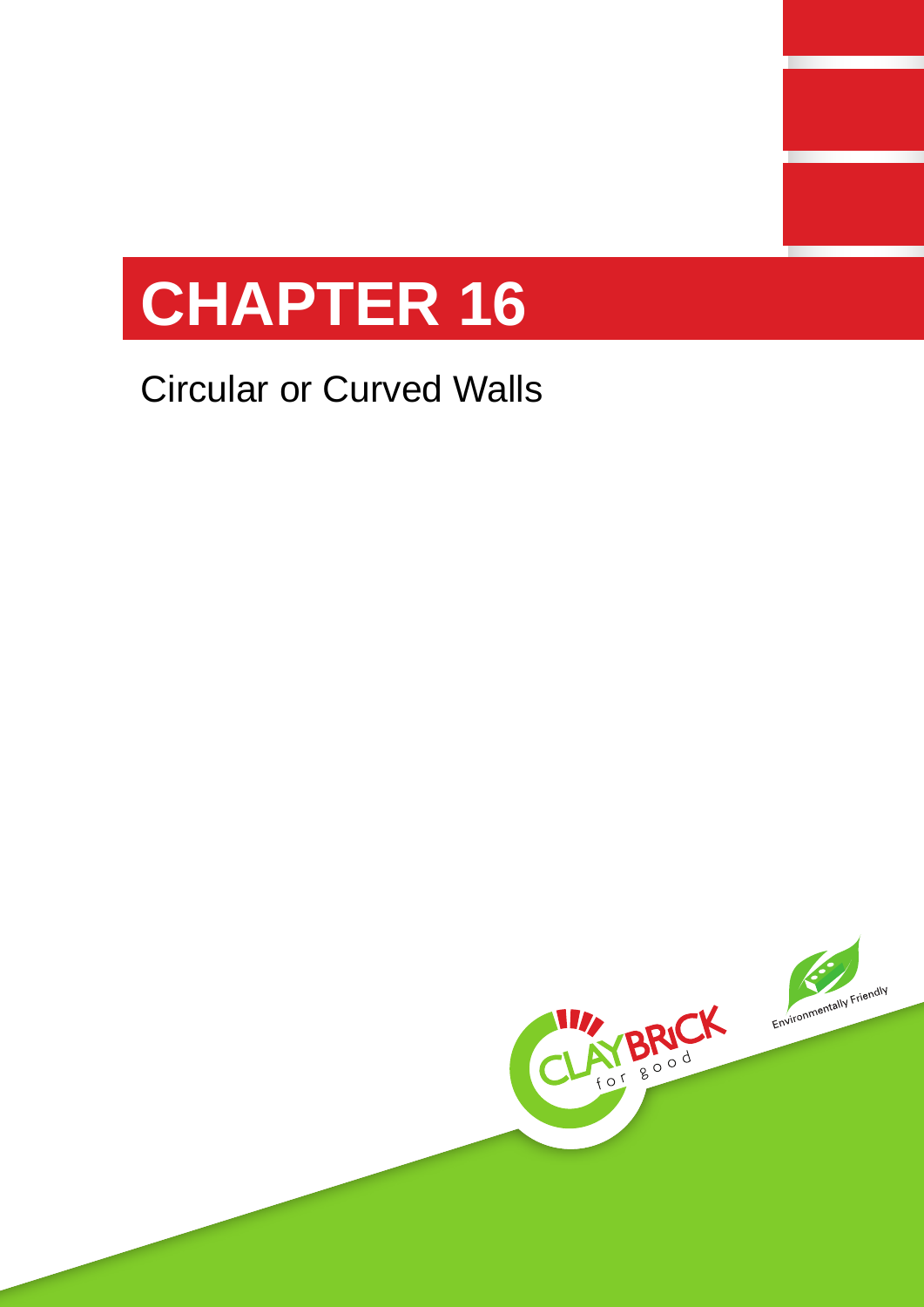

## CIRCULAR OR CURVED WALLS

Circular walls can create interesting features inside a house and in gardens, such as around trees or retaining flower bed walls or garden seats. The recommended method of building a curved wall is the line or trammels method. Note that some of the bricks on the inner curve may have to be cut to avoid excessively wide joints.

A half brick wall will have a less complicated bond.





### **Trammel Method**

- 1. Drive a hole down the centre of a short length of batten as illustrated.
- 2. Insert a mild steel rod into the hole. Note: The rod must be truly plumb.
- 3. Decide on the circle diameter, find the radius and cut a length of wood (trammel) equal to radius.
- 4. Drill a hole the size of the rod at one end of the trammel.
- 5. Lower trammel onto rod.
- 6. Scribe an arch.

Another rough method of scribing an arch is to tie a loop on a piece of string equal to the radius. Hook loop over rod and scribe the required arch.

Trammel Method<br>
1. Drive a hole down the centre of a short length of batten as illustrate<br>
2. Insert a mild steel rod into the hole. Note: The rod must be truly plu<br>
3. Decide on the circle diameter, find the radius and cu This method has a disadvantage to the trammel method, in that it is not always possible to keep the string equally taut. This results in an irregular curve. The trammel method is therefore recommended.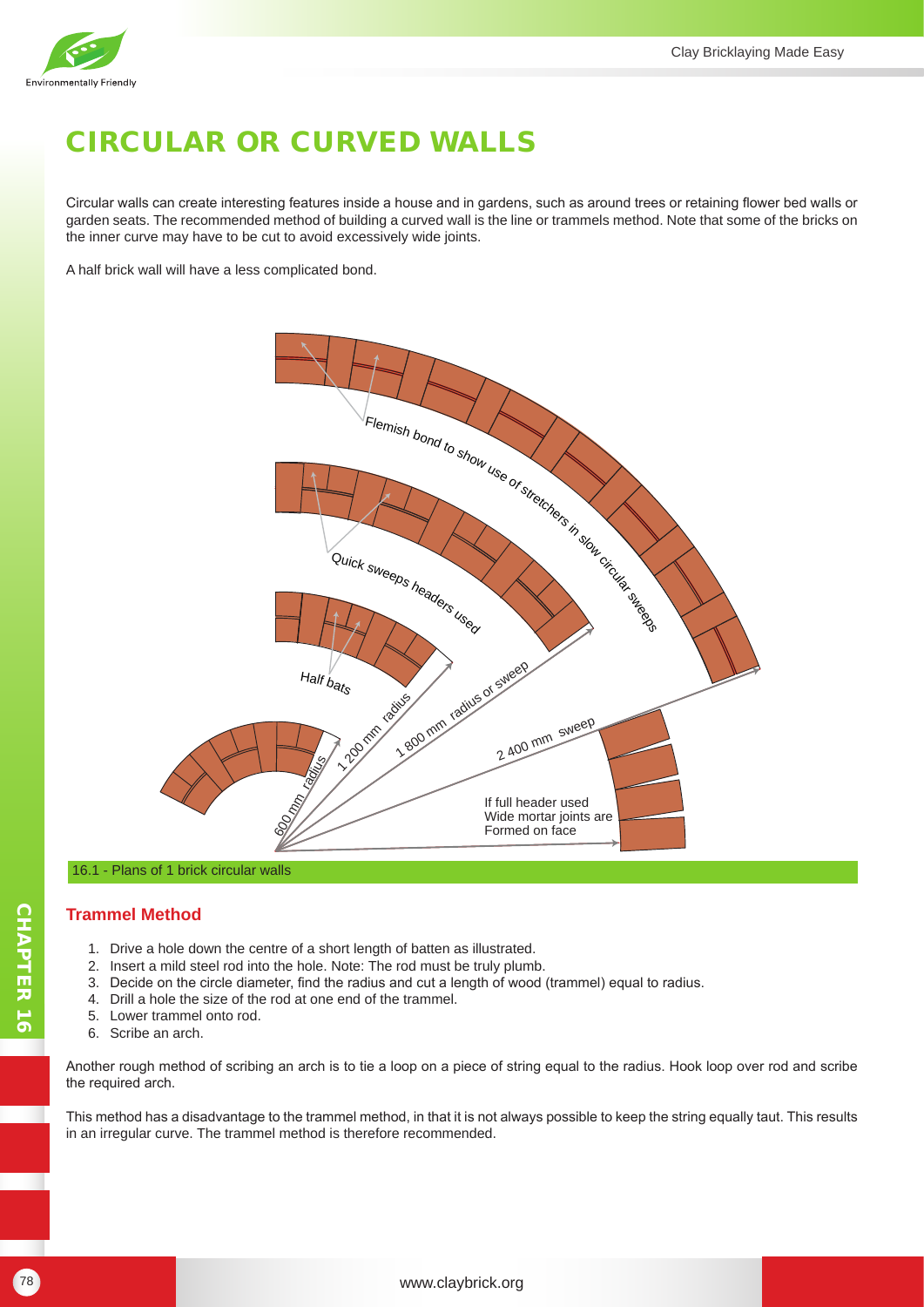

Guide rod to be carefully plumbed

Mild steel rod or length of conduit driven firmly into the peg

Peg driven into the ground

#### 16.2 - Trammel method

#### **To mark out excavations**

- 1. Fix a nail to the trammel and scribe a line on the ground. This line represents the face of the wall.
- 2. Measure back from the line a distance equal to the width of the wall. Scribe a line.
- 3. Measure 150mm on outside of the two lines
- 4. Now excavate 400mm deep between the outer lines.
- 5. Level trench
- 6. Insert level depth pegs so that they protrude 300mm above trench bottom.
- 7. Cast in concrete to the tops of the depth pegs.
- 8. When the concrete is dry use trammel to scribe a line indicating wall face (line).
- 9. Proceed to build the curved wall using one of the methods illustrated.

During building the trammel must be used constantly to ensure, firstly, that the wall follows the correct curve and, secondly, to make the wall plumb. A level must still be used across the top of each course as a line cannot be used in this curved construction.

Hole for rod or conduit drilled in the top of the peg before it is driven into the ground

#### **NOTES**